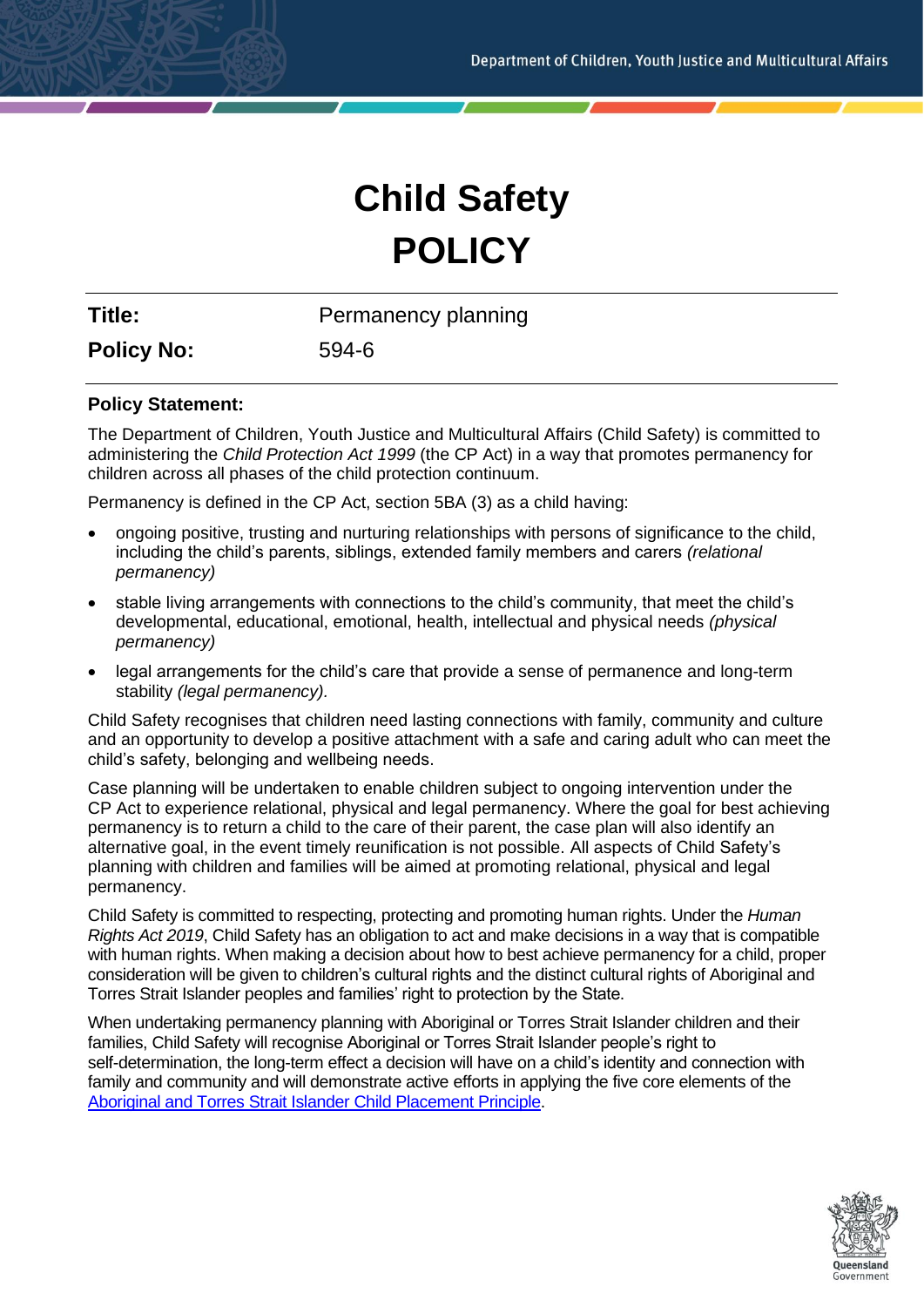# **Principles:**

- The safety, wellbeing and best interests of a child, both through childhood and for the rest of the child's life, are paramount.
- Families have the primary responsibility for the upbringing, protection and development of their children and the preferred way of ensuring a child's wellbeing is through supporting the child's family. If a child is removed from the child's family, consideration will be given to placing the child, as a first option, in the care of kin.
- Child Safety staff will undertake concurrent planning with children subject to statutory intervention and their families, to proactively identify the best action or order to achieve permanency for the child, in a timely manner.
- Case planning decisions and actions will promote a child's relational, physical and legal permanency.
- Children's right to participate in decision-making about their own lives will be recognised and support will be given to enable the child to have a support person or advocate assist their participation.
- Aboriginal or Torres Strait Islander children and families will be supported to access an independent person to help facilitate their participation in significant decisions.
- Children and families from culturally and linguistically diverse backgrounds will be supported to access support they may need to assist their participation.
- Child Safety will make active efforts to apply the five core elements of the [Aboriginal and Torres](https://www.legislation.qld.gov.au/view/html/inforce/current/act-1999-010#sec.5C)  [Strait Islander Child Placement Principle](https://www.legislation.qld.gov.au/view/html/inforce/current/act-1999-010#sec.5C) when working with Aboriginal and Torres Strait Islander children and families.

# **Objectives:**

This policy aims to:

- support collaborative and timely planning to best achieving permanency for a child
- ensure principles for achieving permanency for a child, and the additional principles for Aboriginal and Torres Strait Islander children, are applied to identify the best action or option for achieving permanency for a child.

# **Scope:**

This policy applies to all planning, decisions and actions undertaken to meet the safety, belonging and wellbeing needs of children subject to statutory intervention under the CP Act.

# **Roles and Responsibilities:**

Roles and responsibilities in relation to permanency planning are set out in the Child Safety Practice Manual.

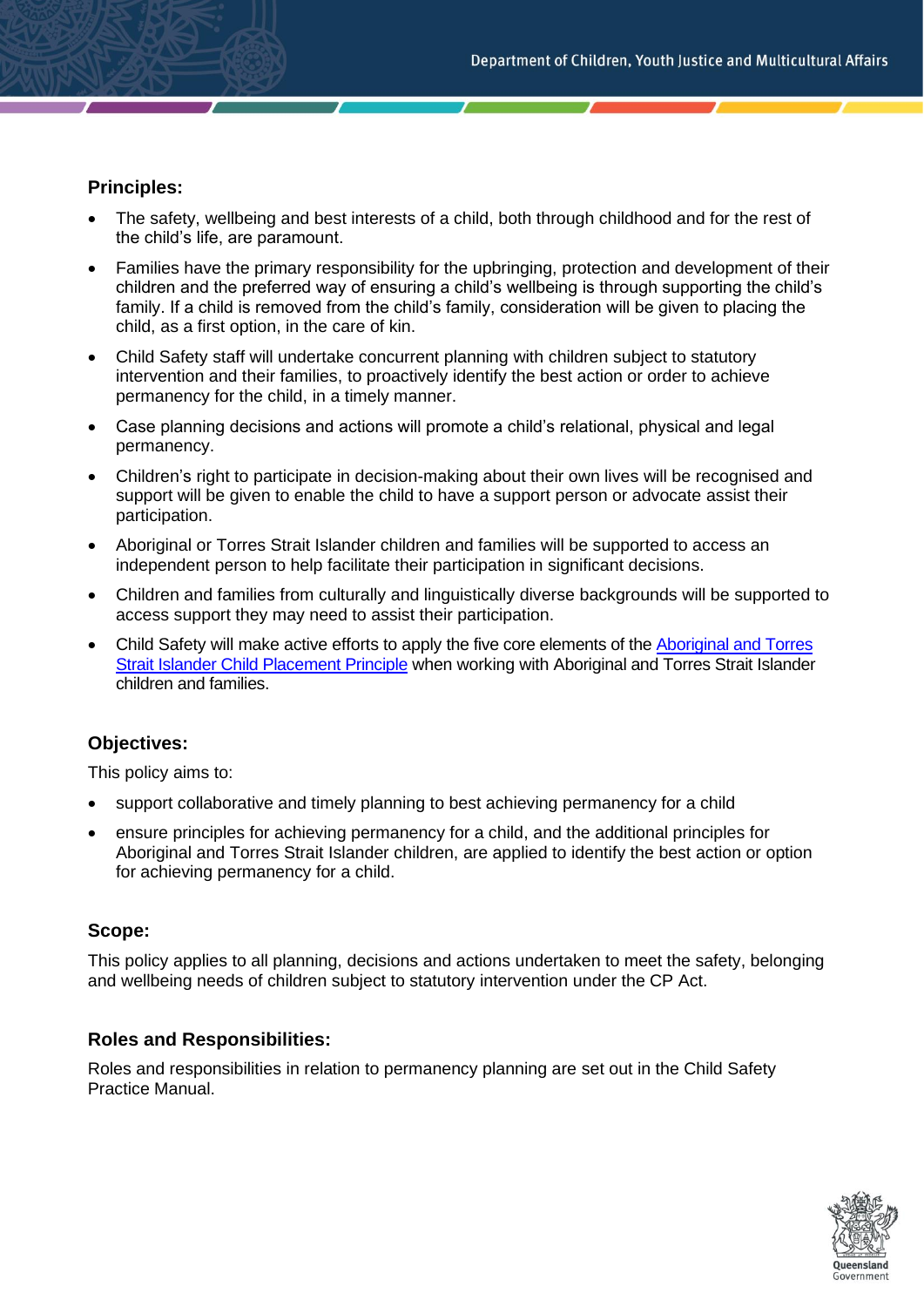#### **Practice panel review of permanency decisions**

A practice panel will be convened to review all decisions relating to permanency (reunification or the pursuit of an alternative permanency goal). The practice panel will provide rigour and objectivity to decisions being made about how to best achieve permanency for a child.

The practice panel will critically examine information available, including the child's views and the views of their parents and family. If the decision involves an Aboriginal and Torres Strait Islander child, the panel will also consider whether an independent person helped facilitate the child and the child's family to participate in decision making and the extent of active efforts made to apply the five core elements of the Aboriginal and Torres Strait Islander Child Placement Principle when working with the child and their family.

The practice panel will include a critical friend and other relevant partners to ensure all perspectives are considered in decision making.

#### **Permanency considerations that apply to all children**

To determine the best option for achieving relational, physical and legal permanency for a child, Child Safety will identify the option that:

- supports ongoing positive, trusting and nurturing relationships with persons of significance to the child, including the child's parents, siblings, extended family members and carers (*relational permanence*); and
- provides stable living arrangements, with connections to the child's community, that meet the child's developmental, educational, emotional, health, intellectual and physical needs (*physical permanence*); and
- provides legal security and a sense of permanence and long-term stability, including, for example, a long-term guardianship order, a permanent care order or an adoption order for the child (*legal permanence*).

Child Safety will, wherever possible, ensure the option enables the:

- child to be placed with kin (section 5B(h) of the CP Act)
- child to be placed with siblings (s5B(i) of the CP Act)
- to have ongoing relationships with family and kin (s5B(k) of the CP Act)
- child to know, explore and maintain their own identity and values, including their cultural, ethnic and religious identity and values (section 5B(l) of the CP Act)
- continuity and strengthening of relationships with other persons of significance, such as friends, people in their community networks, school friends or a medical professional
- child to have ongoing involvement in clubs, associations, religious institutions and other activities
- continuity of schooling, including childcare arrangements and access to additional supports the child needs to maintain continuity
- continuity of health care providers, particularly where children are regularly accessing specialist or culturally appropriate health care providers for ongoing health needs

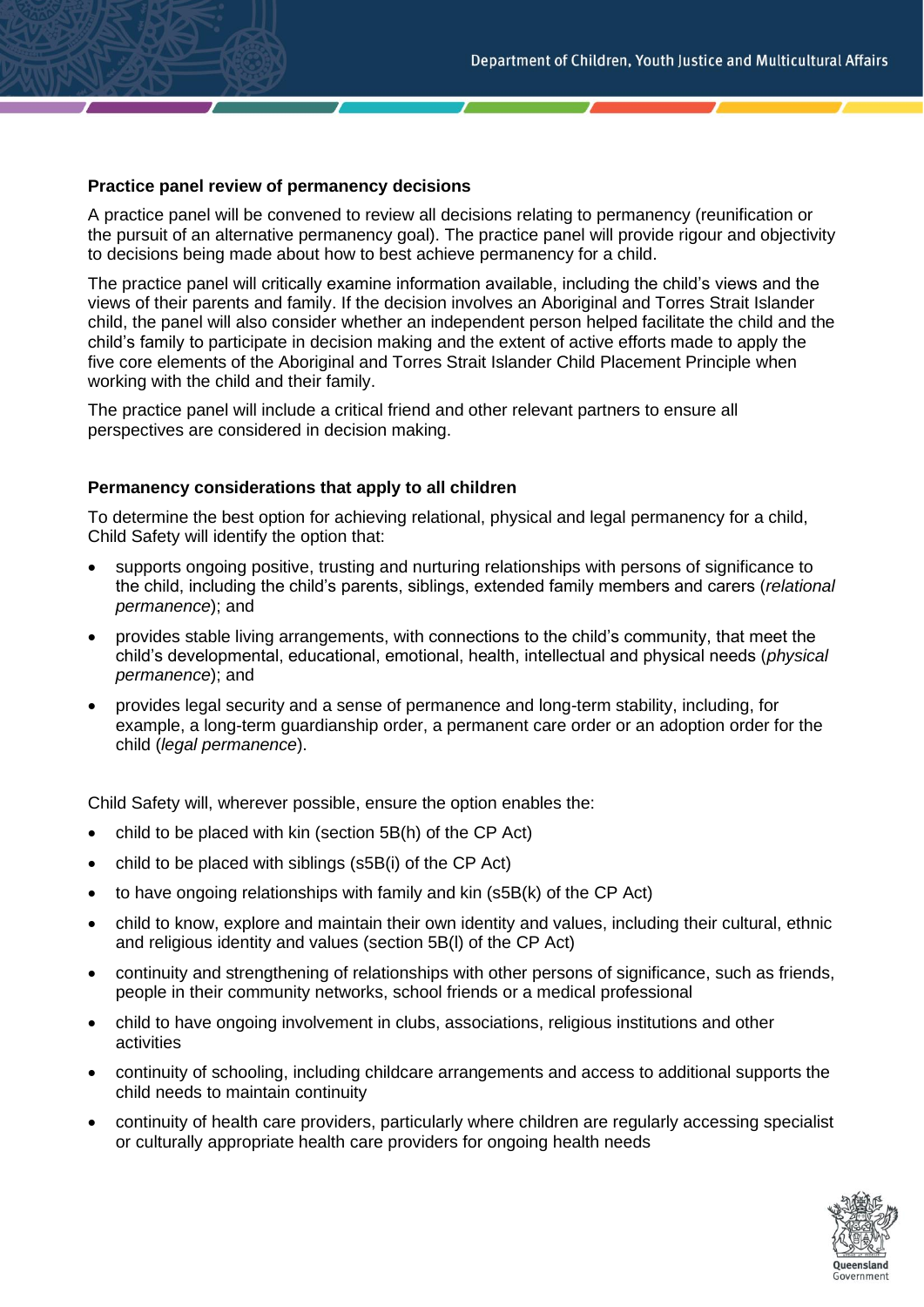• child to remain living within or connected to their local community.

In addition, Child Safety will also consider the extent to which an action or order upholds the child's rights under the *Human Rights Act 2019*.

#### **Achieving permanency for non- Aboriginal and Torres Strait Islander children**

In addition to the considerations prescribed in [section 5BA\(2\)](https://www.legislation.qld.gov.au/view/html/inforce/current/act-1999-010#sec.5BA) of the CP Act, when determining the action or order that would best achieve permanency for a non-Aboriginal or Torres Strait Islander child, Child Safety will consider other statutory requirements, including:

- the principle that the first preference is for the child to be cared for by the child's family
- the principle that the second preference is for the child to be cared for under the guardianship of a person who is a member of the child's family, other than a parent of the child, or another suitable person
- the principle that the third preference is for the child to be adopted under the *Adoption of Children Act 2009*
- the principle that the last preference is for the child to be cared for under the guardianship of the chief executive.

The order of preferences for achieving permanency for a non-Aboriginal or Torres Strait Islander child will be considered in context with all statutory requirements, and the child's specific permanency needs, and will not be the sole consideration in identifying the option that best achieves permanency for a child.

# **Aboriginal and Torres Strait Islander children**

In addition to considering the statutory requirements that apply to all children prescribed in [section](https://www.legislation.qld.gov.au/view/html/inforce/current/act-1999-010#sec.5BA) 5BA(2) of the CP Act, when determining the action or order that would best achieve permanency for an Aboriginal or Torres Strait Islander child, Child Safety will also consider:

- what long-term effect each option would have on the child's identity and connection with the child's family and community
- the extent to which each option upholds the five elements of the Aboriginal or Torres Strait Islander child placement principle [Aboriginal and Torres Strait Islander Child Placement](https://www.legislation.qld.gov.au/view/html/inforce/current/act-1999-010#sec.5C)  [Principle](https://www.legislation.qld.gov.au/view/html/inforce/current/act-1999-010#sec.5C) —
	- (a) the child's right to be brought up within the child's own family and community
	- (b) Aboriginal or Torres Strait Islander persons' right to participate in significant decisions under the CP Act about Aboriginal or Torres Strait Islander children
	- (c) if a child is to be placed in care, the child's right to be placed with a member of the child's family group
	- (d) the child and the child's parents' and family members' right to participate, and be enabled to participate, in an administrative or judicial process for making a significant decision about the child

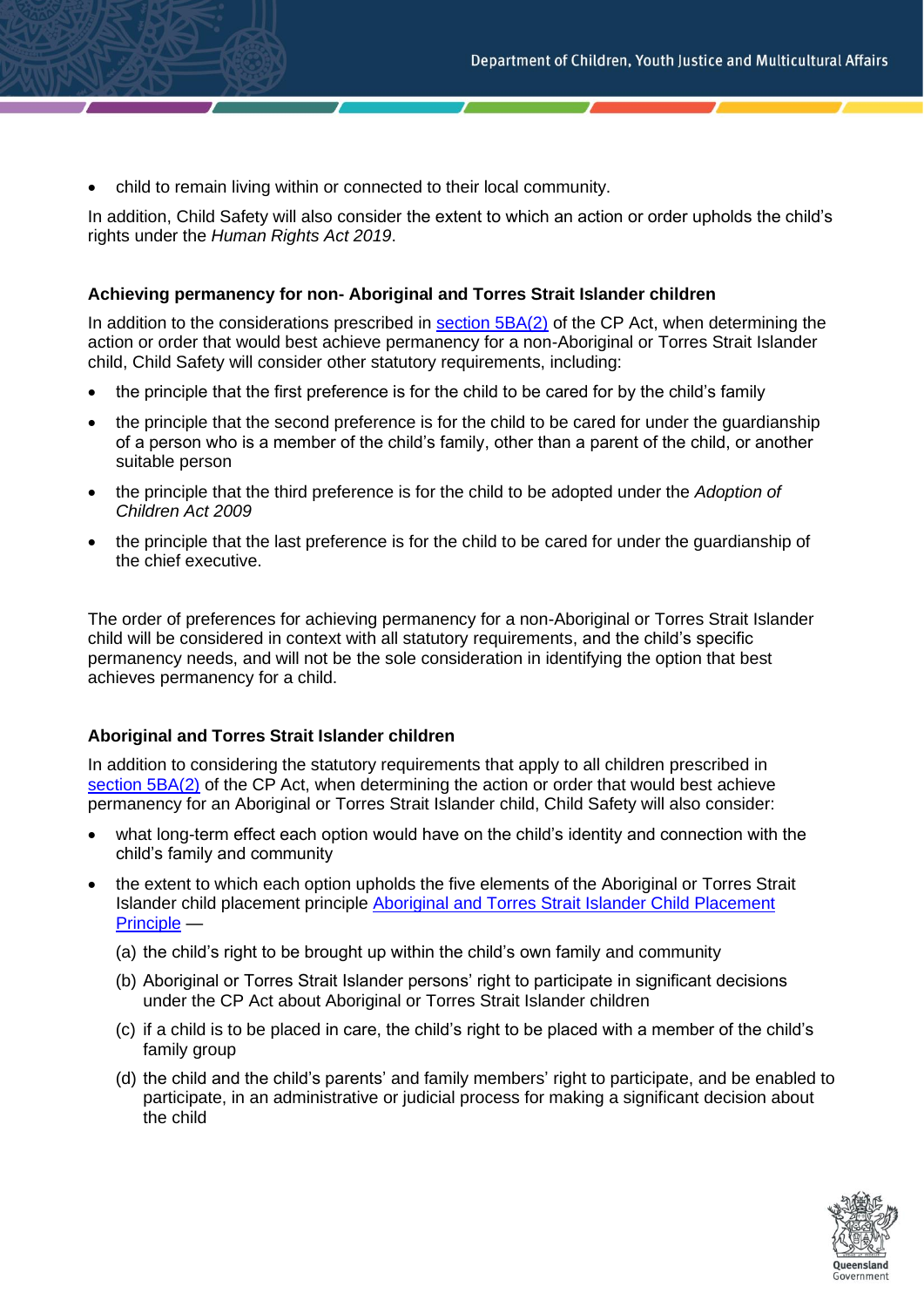- (e) the child's right to be supported to develop and maintain a connection with the child's family, community, culture, traditions and language, particularly when the child is in the care of a person who is not an Aboriginal or Torres Strait Islander person.
- provisions for placing Aboriginal and Torres Strait Islander children in care, section 83 of the CP Act [\(section 83\)](https://www.legislation.qld.gov.au/view/html/inforce/current/act-1999-010#sec.83)
- the extent to which each option upholds the child's rights under the *Human Rights Act 2019*
- the principle that the first preference is for the child to be cared for by the child's family
- the principle that the second preference is for the child to be cared for under the guardianship of a person who is a member of the child's family, other than a parent of the child, or another suitable person
- the principle that the third preference is for the child to be cared for under the guardianship of the chief executive
- the principle that the last preference is for the child to be adopted under the *Adoption Act 2009.*

The order of preferences for achieving permanency for an Aboriginal or Torres Strait Islander child will be considered in context with all statutory requirements, and the child's specific permanency needs, and will not be the sole consideration in identifying the option that best achieves permanency for the child.

# **Authority:**

*Adoption Act 2009 Child Protection Act 1999 Human Rights Act 2019*

# **Delegations:**

Refer to instruments of delegation for delegations relevant to permanency planning decision-making.